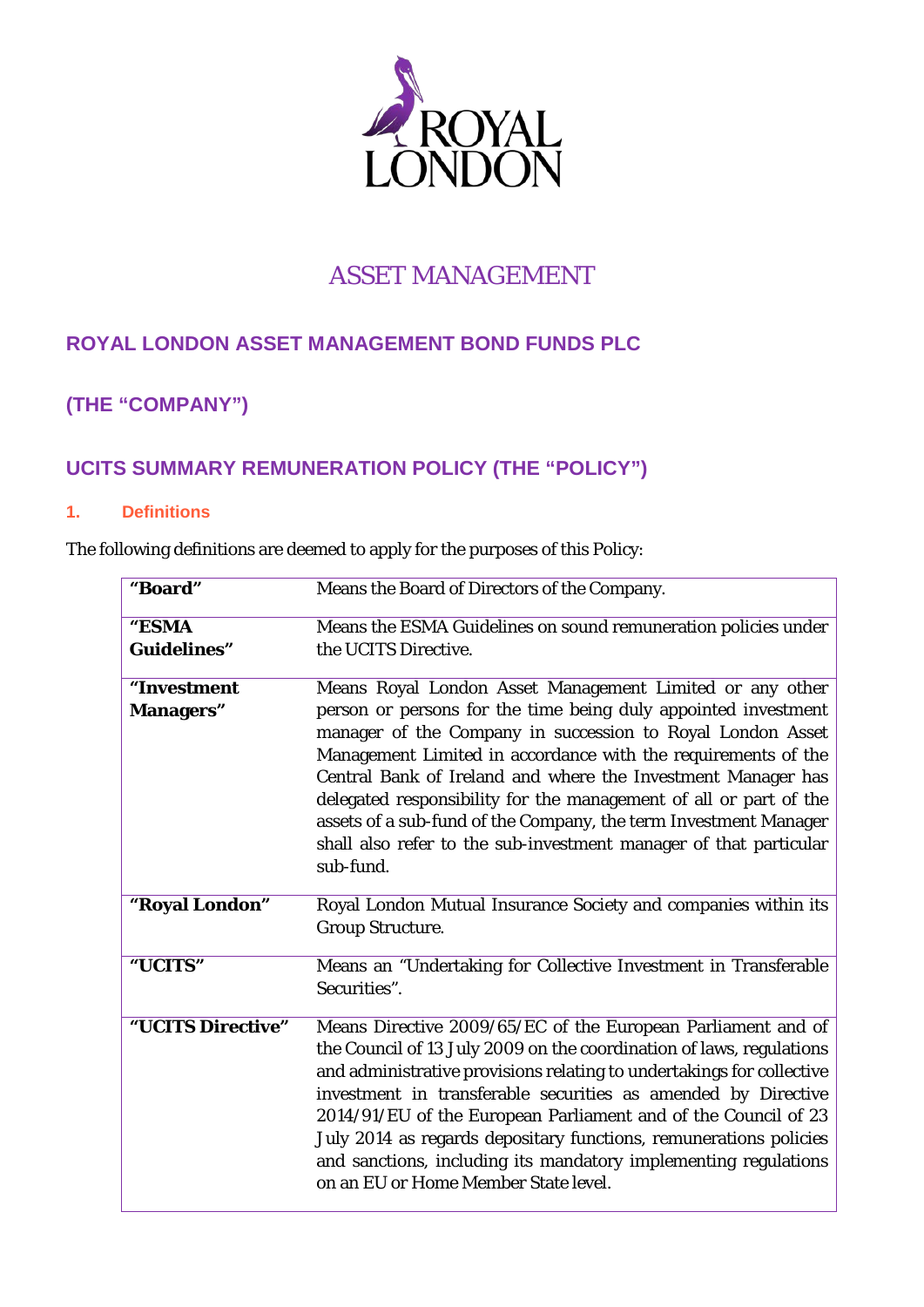# **2. Introduction**

The Company, which is authorised as an "Undertaking for Collective Investment in Transferable Securities" under the European Communities (Undertakings for Collective Investment in Transferable Securities) Regulations 2011, as amended, is required to establish, implement and maintain a remuneration policy (the "Remuneration Policy") which is in accordance with the requirements of Articles 14a and 14b of the UCITS Directive.

This Remuneration Policy is aimed at ensuring that any relevant conflicts of interest can be managed appropriately at all times and sets out practices for those categories of staff, including senior management, risk takers, control functions, and any employees receiving total remuneration that takes them into the same remuneration bracket as senior management and risk takers, whose professional activities have a material impact on the risk profile of the Company, that are consistent with and promote sound and effective risk management and do not encourage risk-taking which is inconsistent with the risk profiles, rules or instruments of incorporation of the Company.

This Remuneration Policy is in line with the business strategy, objectives, values and interests of the Company and the investors in the Company and includes measures to avoid conflicts of interest.

# **3. Identified remuneration code staff**

The UCITS Directive requires the Company to identify the categories of staff whose professional activities have a material impact on the risk profile of the Company.

The Company is controlled and managed by the Board, The Company has no other employees and therefore there are no other controlled functions, or senior management employed and paid by the Company. Accordingly, identified staff for the purpose of the Summary Remuneration Policy is the Board.

### **4. Remuneration committee**

The UCITS Directive requires self-managed investment companies that are significant in terms of their size, their internal organisation and the nature, scope and complexity of their activities to establish a remuneration committee. Having considered these criteria, and in particular, the Company has determined, on advice of counsel, that it is not significant in these respects and has not established a remuneration committee.

### **5. Fixed and variable remuneration**

The directors who are also employees or consultants of Royal London do not receive any remuneration in respect of their services as directors of the Company. The other directors receive fixed remuneration in respect of their services which is set at a level determined by the Board as a whole and which is not performance related. None of the directors are currently in receipt of variable remuneration in respect of their services as directors of the Company. Accordingly, the detailed provisions of Article 14b of the UCITS Directive and the related ESMA Guidelines in relation to variable remuneration are not applicable to the Company. None of the directors are currently in receipt of a pension from the Company.

The Company has determined that the fixed remuneration payable to the directors who are not employees or consultants of Royal London is (a) consistent with sound and effective risk management and does not encourage risk-taking which is inconsistent with the risk profile, rules or instrument of incorporation of the Company and (b) in line with the business strategy, objectives, values and interests of the Company and the investors in the Company. The nature of the directors' remuneration, being fixed and not including any variable component and being determined by the Board as a whole, ensures that the Company appropriately manages any conflicts of interest in respect of remuneration.